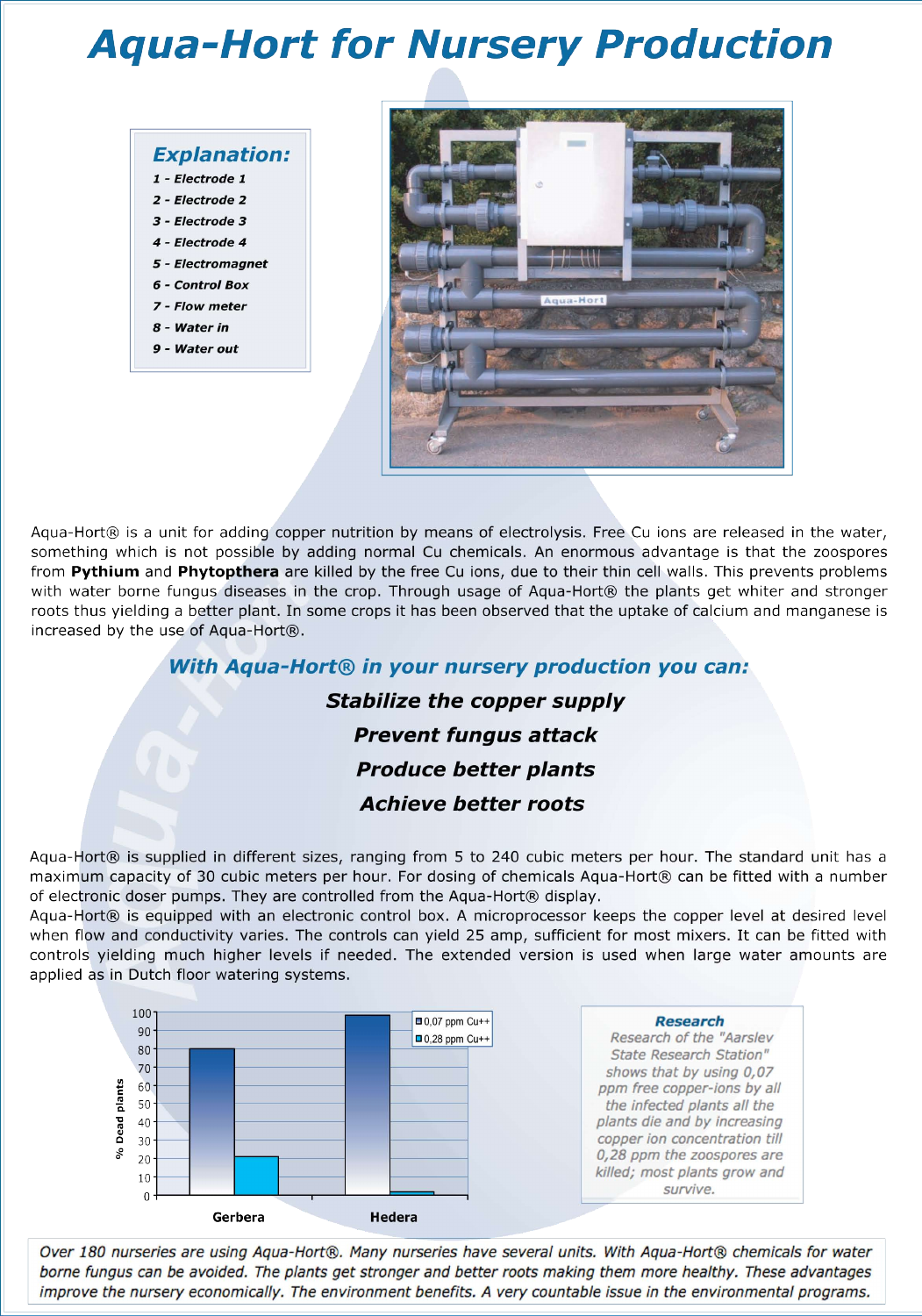*Danmark APS*

#### *Why Aqua-Hort®?*

Aqua-Hort® implements a controlled supply of copper and an electromagnetic water treatment to the water with liquid fertilizers. Work carried out by the Research Station Aarslev has contributed to the basic ideas behind the construction.

It has been known for a long time that a controlled level of copper ions in the water can contribute considerably to the prevention of fungus attacks. Especially from **Pythium** and **Phytopthera.** Both of these can be very destructive when they attack. These two fungi form zoospores which are spread in watery environments. Laboratory tests show that the zoospores are killed when exposed to Aqua-Hort® treated water.

A controlled supply of copper ions was difficult in the past, because copper binds easily before coming into action. With Aqua-Hort<sup>®</sup> a regulated supply of copper ions is achieved at the moment of watering. The amount released ( 0.0 to 5.0 ppm) is within normal fertilizer standards.

The ions in the water are charged particles with hydrate layers around them. Due to the electromagnetic treatment with dynamic electro magnetic pulses the hydrate layers are removed, and the ions will, therefore, obtain an easier passage in the plants.

Aqua-Hort® reduces the usage of fungus chemicals, which means positive economical consequences and also means acieving points in the MPS system.

#### *What is Aqua-Hort® technically speaking?*

The Aqua-Hort® system consists of: a **Control Box**, standard 25 amp, an electromagnetic **treatment pipe** and 4 set of **electrodes**, 20 mm thick and 1,5 m long, for release of copper. A **flow meter** is part of the system to automatically adjust variations in flow. The whole system is built upon a stand of stainless steel. Treatment is made during watering.

Aqua-Hort® is normally installed down-stream the fertilizer mixer. The nutrion water is led through the electrode pipes, then through the electromagnetic pipe and finally to the plants. The control box receives a start signal from the flowmeter. It runs on 1 x 110-230 Volt. 50/60 hz.

The amperes released are a product of the water flow, the Cu set point and a constant factor (m3/h x ppm Cu x 0,8).

#### *Functional Diagram Of The Aqua-Hort® System*

The Free Cu++ ion actively kills the zoo spore and fertilizes the plant.

Zoo Spore

Cu++

The nutrition water is<br>sent further to the aquahort to be treated aquahort to be treated<br>aquahort to be treated The freshly treated to be used. now measurement  $F$ Nutrition Mixer**Tank for Recirculation** The water can safely be s mator can card<br>Trad and recircul: Fresh Water Recirculated water

**Aqua Hort**

#### *Daily running*

Aqua-Hort® runs automatically during watering. The level of copper is regulated by setting this on the front panel. For the measuring of the free copper levels a test set, produced by Merck (Aquaquant) is used, and is delivered together with the unit.

The electrodes must be replaced when worn out. Lifetime depending on consumption. By 1 ppm Cu the unit consumes 1 Gramme of Cu per cubic meter of water.